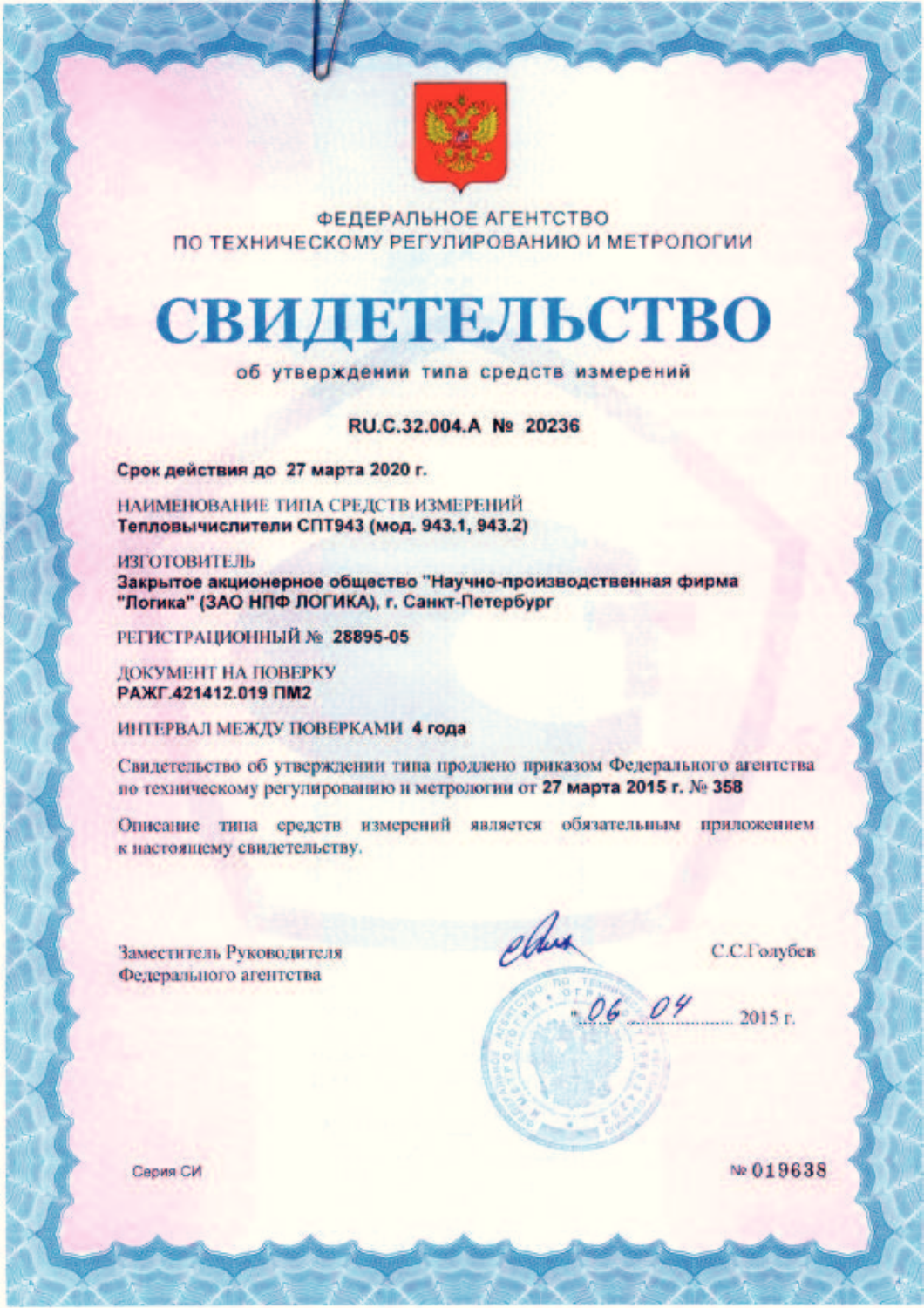# ОПИСАНИЕ ТИПА СРЕДСТВА ИЗМЕРЕНИЙ

Тепловычислители СПТ943 (мод. 943.1, 943.2)

# Назначение средства измерений

Тепловычислители СПТ943 (мод. 943.1, 943.2) предназначены для измерения электрических сигналов силы постоянного тока, сопротивления и частоты, соответствующих параметрам воды, транспортируемой по трубопроводам систем тепло- и водоснабжения, с последующим расчетом тепловой энергии и количества воды.

# Описание средства измерений

Принцип работы тепловычислителей состоит в измерении входных электрических сигналов, поступающих от преобразователей расхода, давления и температуры воды, установленных в трубопроводах, с последующим расчетом тепловой энергии и количества воды.

Тепловычислители обеспечивают обслуживание двух теплообменных контуров, в каждом из которых могут быть установлены три датчика расхода, три датчика температуры и два датчика давления (подключение датчиков давления только в модели 943.1).



Рисунок 1 – Общий вид и схема пломбирования (вид сзади)

Программное обеспечение (ПО) тепловычислителей встроенное, неперезагружаемое при эксплуатации, имеющее метрологически значимую часть, реализует вычислительные, диагностические и интерфейсные функции согласно эксплуатационной документации. Уровень защиты ПО от непреднамеренных и преднамеренных изменений "высокий" по Р 50.2.077-2014. Идентификационные данные ПО приведены в таблице 1.

| 1 аолица 1 – идентификационные данные ПО                                                |              |
|-----------------------------------------------------------------------------------------|--------------|
| Идентификационные данные (признаки)                                                     | Значение     |
| Идентификационное наименование ПО                                                       |              |
| Номер версии (идентификационный номер) ПО                                               | 2.0.x.x.xx   |
| Цифровой идентификатор ПО<br>тепловычислители мод. 943.1<br>тепловычислители мод. 943.2 | 815C<br>6D7B |

|  | Таблица 1 – Идентификационные данные ПО |  |
|--|-----------------------------------------|--|
|  |                                         |  |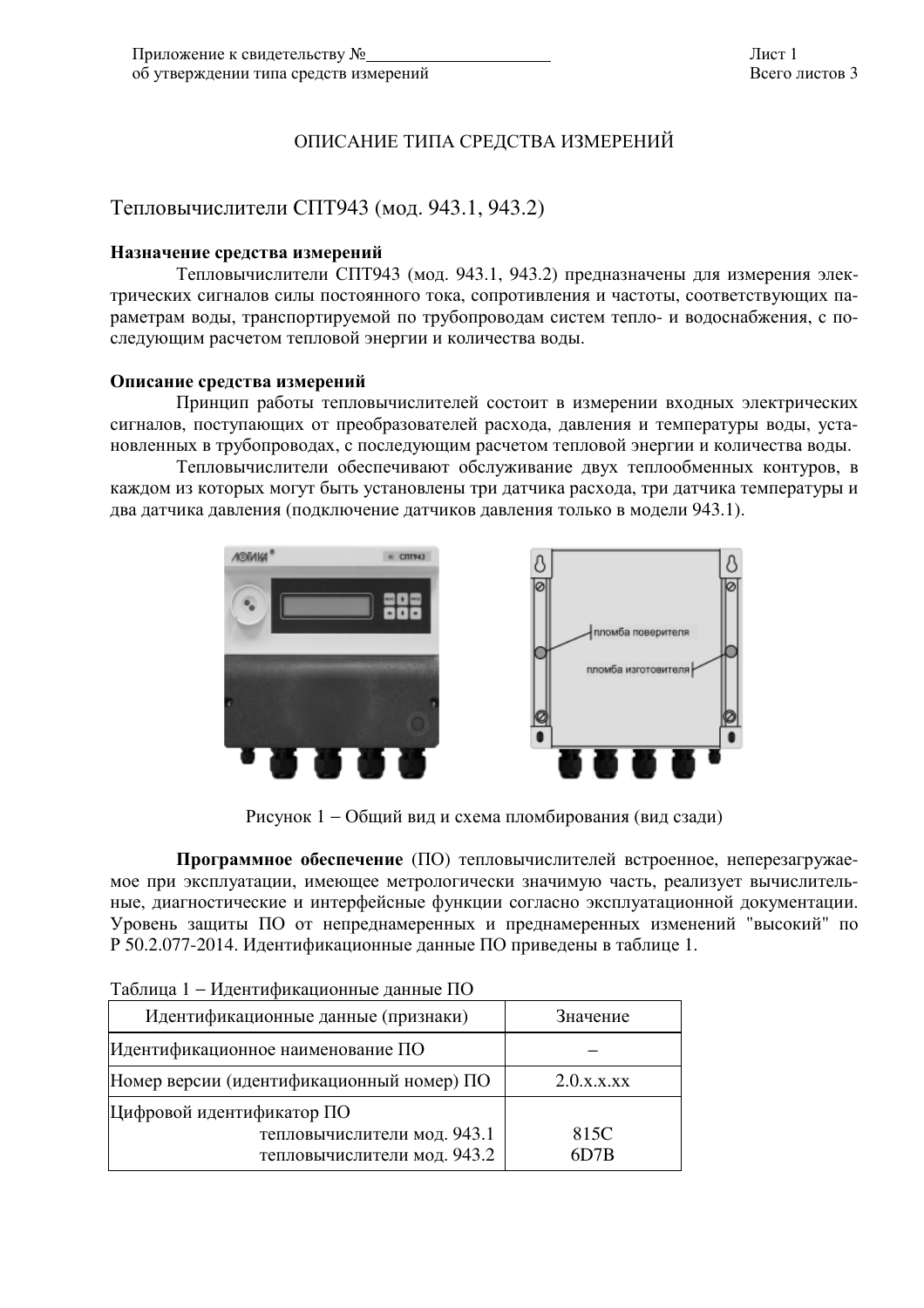# Метрологические и технические характеристики

Диапазон показаний расхода: от 0 до 99999 м<sup>3</sup>/ч.

Диапазон показаний объема: от 0 до 99999999 м<sup>3</sup>.

Диапазон показаний массы: от 0 до 99999999 т.

Диапазон показаний тепловой энергии: от 0 до 99999999 ГДж.

Диапазон показаний разности температур: от 0 до 175 °С.

Диапазон показаний температуры: от минус 50 до плюс 175 °С.

Диапазон показаний давления: от 0 до 1,6 МПа.

Пределы допускаемой относительной погрешности измерения частоты импульсных сигналов. соответствующих расходу:  $\pm 0.01$  %.

Пределы допускаемой приведенной<sup>1</sup> погрешности измерения сигналов тока, соответствующих давлению:  $\pm$  0,1 %.

Пределы допускаемой абсолютной погрешности измерения сигналов сопротивления, соответствующих температуре:  $\pm$  0,1 °C.

Пределы допускаемой абсолютной погрешности измерения разности сигналов сопротивления, соответствующей разности температур:  $\pm$  0.03 °C.

Пределы допускаемой относительной погрешности вычисления объема.:  $\pm 0.01$  %.

Пределы допускаемой относительной погрешности вычисления объема, средних значений температуры, разности температур и давления:  $\pm 0.01$  %.

Пределы допускаемой относительной погрешности вычисления тепловой энергии и массы:  $\pm 0.02 \%$ .

Пределы допускаемой относительной погрешности часов:  $\pm 0.01$  %.

Габаритные размеры: 208×206×87 мм.

Масса: 0,95 кг.

Электропитание: встроенная батарея 3,6 В и (или) внешнее 12 В постоянного тока.

Степень зашиты от пыли и волы: IP54.

Условия эксплуатации:

- температура: от минус 10 до плюс 50 °С;
- относительная влажность: 95 % при 35 °С:
- атмосферное давление: от 84 до 106,7 кПа.
- Средняя наработка на отказ: 75000 ч.

Средний срок службы: 12 лет.

# Знак утверждения типа

наносится на лицевой панели тепловычислителя методом трафаретной печати и на первой странице эксплуатационных документов типографским способом.

# Комплектность средства измерений

| Руководство по эксплуатации (РАЖГ.421412.019 РЭ) 1 шт.         |             |
|----------------------------------------------------------------|-------------|
| Методика поверки (РАЖГ.421412.019 ПМ2) 1 шт.                   |             |
|                                                                |             |
| Штекер МС 1.5/2-ST-3.81 [11] 7 шт. для 943.1 (8 шт. для 943.2) |             |
| Штекер МС 1.5/3-ST-3.81 [11] 6 шт. (только для 943.1)          |             |
| Штекер МС 1.5/4-ST-3.81 7 шт.                                  |             |
|                                                                | $5 \mu T$ . |
|                                                                |             |

<sup>1</sup> Нормирующее значение - верхний предел измерений.